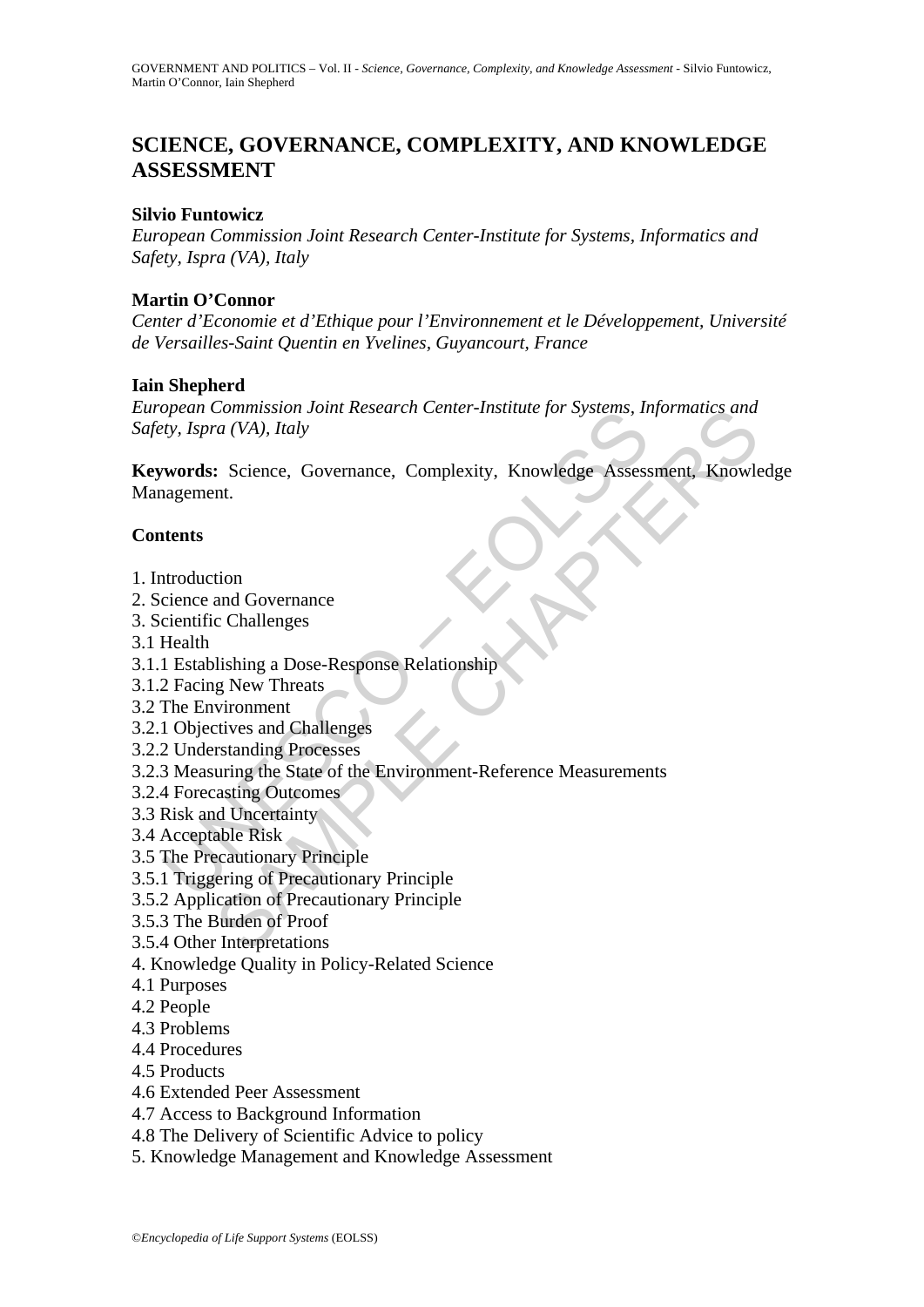Glossary Bibliography Biographical Sketches

#### **Summary**

Scientific progress and the human condition have always been tightly coupled, but the pace of change and a growing awareness of the complex and fragile nature of biological and ecological systems, means that increasing attention is being paid to the relationship between science and governance. For instance, the European Union is obliged to integrate environmental policy into all policies. In doing so it recognizes firstly that the scientific basis on which decisions are based does not allow environmental degradation to be measured on any undisputed basis and secondly that the outcomes of actions or inactions usually cannot be predicted. Therefore it takes a precautionary approach to regulation and is exploring how a scientific support to policies can be developed that recognizes and takes into account uncertainties and allows stakeholders to participate in the scientific process. This means an increasing emphasis on the management of scientific knowledge and its assessment-explaining the uncertainties and clarifying the affiliations of the scientists who produced the work.

#### **1. Introduction**

tions usually cannot be predicted. Therefore it takes a precauti<br>alation and is exploring how a scientific support to policies can<br>gnizes and takes into account uncertainties and allows stakehold<br>scientific knowledge and i Samply cannot be predicted. Therefore it takes a precautionary approace and is exploring how a scientific support to policies can be developed and takes in account uncertainties and dismission for predicted or participatio The strengthening of scientific capability worldwide has been established as one of the cornerstones for the process of sustainable development. For example, *Agenda 21*, Chapter 35 emphasizes the necessity of "strengthening the scientific basis for sustainable management." The challenges to science that are posed by the search for sustainability are not only technical ones. There are also fundamental empirical and science methodology challenges for achieving better understanding of our environment and the planet's complex life-support systems. Finally there are moral and procedural challenges for defining the roles of science-based knowledge and innovations for governance of technological and environmental risks, for sustainable ecosystems management, and for effective communication of scientific information to achieve these goals.

Advances in science are opening up new domains of potential technological innovation, with potentially vast consequences for human health, energy supply, food production and environmental engineering. These fields of advancing knowledge carry many hopes for humanity. Yet science and technology also bring new hazards to society and new challenges for quality assurance.

A feature of many new domains of science-based innovation is their intervention in complex biological and ecosystem processes where quality assurance in terms of outcomes is almost impossible to conduct. This difficulty warrants some reflection. It has long been recognized that industrial production activities, mass consumption and intensive agriculture can have unwanted negative effects on ecosystems and environmental quality. What has more recently been emphasized is that some of the adverse consequences can be very long-term, irreversible and also very difficult to manage. We must now incorporate the awareness that science-based interventions in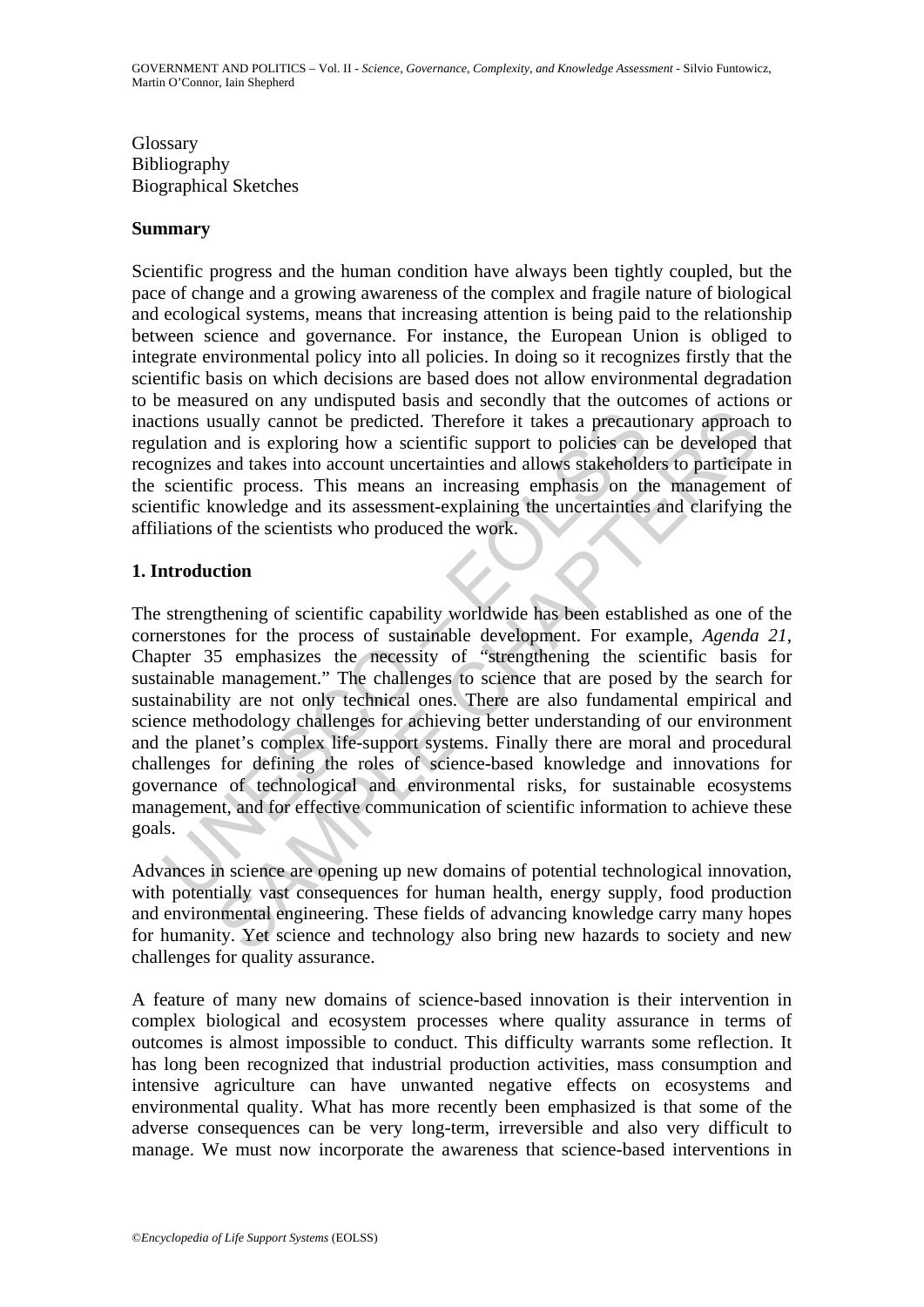complex natural processes can constitute a self-renewing source of problems that may jeopardize not only the environment, but also community livelihoods, health and future economic prospects. This is highly publicized concerning risks in the nuclear industry and in biotechnology applications based on genetic engineering. It is also true for the complicated yet fragile systems of food production and communication upon which modern societies depend. For example, many of the achievements of increased productivity within the agro-food industry depend on a permanent utilization of pestcontrol chemicals, fertilizers, hybrid or genetically modified stock, and other capital inputs. These technological developments can heighten the vulnerability of the food production systems in the face of technological, economic or natural disruptions. The intensive production is also, in many regions, having serious negative consequences for soil and water quality, which will undermine productivity in the long-term.

esson that may be drawn from these is that the relationship be<br>nce and in science-based technologies on the one hand, and sustai<br>he other hand, is complex, multi-faceted and ambiguous. Just as<br>ogical constraints on the sca that may be drawn from these is that the relationship between advance<br>in science-based technologies on the one hand, and sustainable development hand, is complex, multi-faceted and ambiguous. Just as the recognition<br>constr A lesson that may be drawn from these is that the relationship between advances in science and in science-based technologies on the one hand, and sustainable development on the other hand, is complex, multi-faceted and ambiguous. Just as the recognition of ecological constraints on the scale and forms of sustainable economic production and consumption means that "more output" is not the same as "good output," so it has to be noted that more scientific knowledge expressed in technological innovations does not necessarily lead to a more sustainable society.

Therefore important changes in the relation between the problem identification and the prospects of science-based solutions are necessary.

*The changed relation between the problems being addressed by science and the prospects of science-based solutions:* 

Science is no longer mainly offering the "benefit" of new discoveries and applications, as a sort of added-value from investment.

Rather it is placed in the reactive role of trying to fill a "knowledge deficit" as awareness grows of problems such as hazardous wastes, water contamination, renewable resource depletion, climate change, other atmospheric pollutions and disruption to aquatic and terrestrial habitats.

Analyses are, increasingly, being sought that can contribute to technological and policy responses. In this respect we can speak of a scientific activity that is designed around serving the goals of sustainable development.

However this "science for sustainability" will be issue-driven, as well as curiositygenerated or mission-oriented. It will address problems that are salient for sustainability, regardless of their capability for a traditional "solution." These will include complex and difficult issues, even those where our knowledge is swamped by uncertainty, ignorance and value-conflict.

Analyses are increasingly being sought that can contribute to technological and policy responses. In this respect we can speak of a scientific activity that is designed around serving the goals of sustainable development.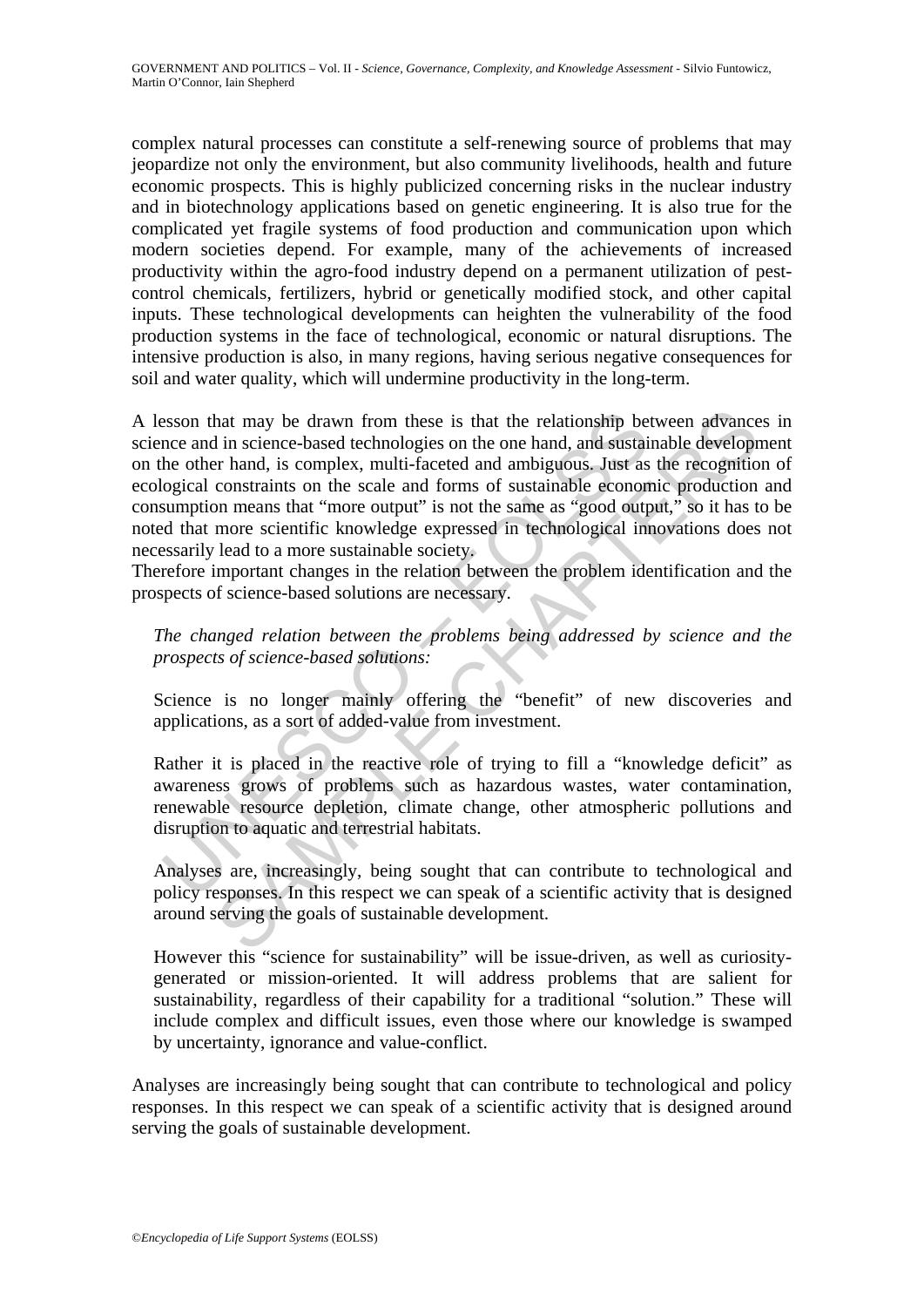However this "science for sustainability" will be issue-driven, as well as curiositygenerated or mission-oriented. It will address problems that are salient for sustainability, regardless of their capability for a traditional "solution." These will include complex and difficult issues, even those where our knowledge is swamped by uncertainty, ignorance and value-conflict.

One of the implications is that the priorities for science must evolve if science is to contribute effectively as a force for sustainable development. This is a message that has to be communicated to the scientific community itself. Scientific practice is not fundamentally "value-free" but it has to find its justifications by reference to prevailing social concerns. The object of the scientific endeavor in this new context may well be to enhance the process of the social resolution of the problem, including the participation and mutual learning among stakeholders, rather than definitive "solutions" or technological implementations.

mological implementations.<br>
normative orientations of sustainable development must, in<br>
ntific work towards technological innovations that res<br>
ainability values such as local ecosystem resilience, mitigation<br>
aignamic imp and implementations.<br>
and implementations of sustainable development must, in this regard, g<br>
work towards technological imnovations that respect fundamentally<br>
values such as local cosystem resilience, mitigation of globa The normative orientations of sustainable development must, in this regard, guide scientific work towards technological innovations that respect fundamental sustainability values such as local ecosystem resilience, mitigation of global climate change impacts, energy efficiency, food security, and enhanced problem-solving capacities of local populations. An important part of this guidance and justification, we suggest, is the design and implementation of agreed social processes for quality assurance in science knowledge and technological implementations. This will entail the emergence of new social institutions to perform the quality assurance function. In this style of science, place-specific knowledge and resources of local communities will need to be integrated as complementary to the universal knowledge of traditional scientific practice.

Although the world is probably no more complex than it was ten, a hundred or even two thousand years ago there are a number of factors that make individuals more aware of its complexity. This awareness is fuelled by a greater flow of information to nearly all individuals through the new media-television, Internet.

But, although we are now information-rich we are knowledge-poor. It is difficult for individuals to assess the validity of conflicting opinions based on the same information.

The whole subject of managing this knowledge and assessing its quality is too vast to include within one paper so we shall focus on one aspect of it-the provision of scientific advice to the policy process. Focusing still further, we shall concentrate on matters concerning the European Union whose emergence on the world stage is a new factor that could be considered as adding to the world's complexity. Managing knowledge to provide better scientific advice to European institutions is a challenge that is currently under discussion by scientists, policy makers and the general public.

## **2. Science and Governance**

There are a number of reasons why there is an ongoing discussion on the subject of science and governance within the EU.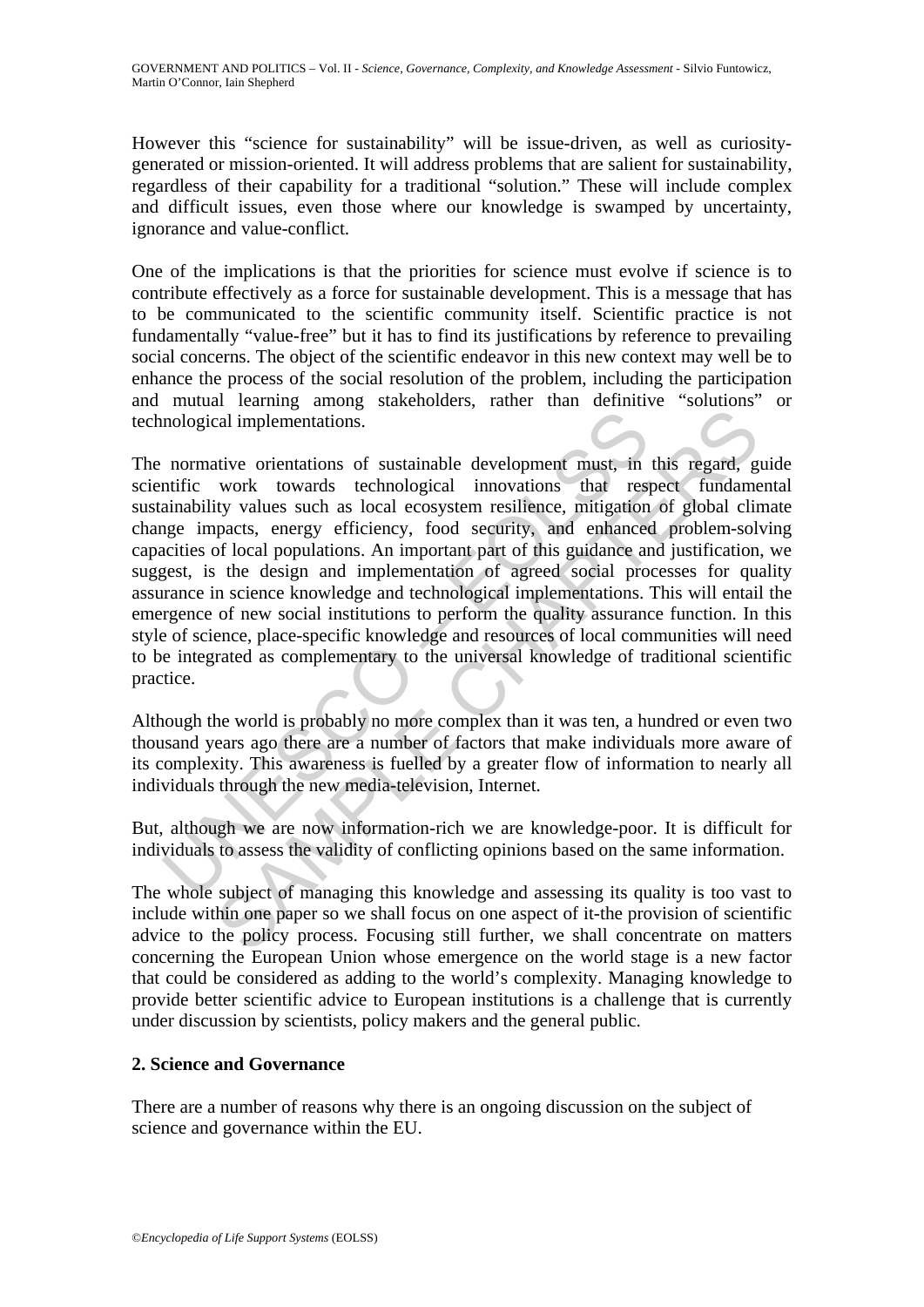First, there is the progress in science itself. Developments in life sciences, triggered by an increased understanding of genetic structures within biological processes and rapid developments in technology, are producing new products and services for the market. These products are bringing undoubted benefits to society. In-vitro fertilization is now applied routinely to solving miseries of infertility, and some plants genetically engineered for resistance to pests can reduce the requirements for chemical pesticides. Similarly the explosion in information and communication technology has revolutionized the factory and the office and enabled many people (those with electricity and website connections) to access a substantial proportion of the world's knowledge from their homes. The promises for the near future are glamorous but the impact of these changes needs to be understood and regulated. We must learn how to cope with innovations, which could have effects that are long-term, unpredictable, and possibly irreversible, and highly inequitable.

and, the attention devoted to science by governments is increased to an increased need for scientific input to regulations and easing efficiency and sophistication of lobby groups. An analy<br>easing efficiency and sophistica e attention devoted to science by governments is increasing. This is piecerased need for sciencitic input to regulations and partly due to efficiency and sophistication of lobby groups. An analysis by Padilla owed that the Second, the attention devoted to science by governments is increasing. This is partly due to an increased need for scientific input to regulations and partly due to the increasing efficiency and sophistication of lobby groups. An analysis by Padilla and Gibson showed that the proportion of questions, motions and debates in the British Parliament with a scientific content has risen six fold over the past decade. Questions with a scientific and technical content went from 1% in 1988–1999 to 6% in 1998– 1999. Biological (medicine and food) and environmental sciences (including energy) accounted for most of the growth. Reports by Sir Robert May from the UK Office of Science and Technology on "The Use of Scientific Advice in Policy Making" and by the Council of Science and Technology Advisors Secretariat of Canada assess the urgent need for developing appropriate advice mechanisms and suggest guidelines for producing sound advice.

Third, there has been an evolution in European institutions. The development of an Internal Market with common European standards and regulations, together with the emergence of the European Union as a representative of the Member States in trade discussions, such as those at Seattle, or environmental negotiations such as those at Kyoto, means that deliberation and debate at a European level will certainly augment. The particular responsibilities of Member States, Council, Commission, Parliament, Agencies, Scientific Committees, and courts are unique to Europe and the mechanisms for scientific advice to policy are not, in general, the same as elsewhere.

Fourth, this evolution is continuing at an increasing pace. The enlargement of the Union to include countries from the former Soviet-bloc is imminent and sure to bring new challenges to European governance. The Commission has recently opened a debate on the subject. According to Romano Prodi, current President of the Commission, European integration until the 1990s was a largely economic process establishing the single market and introducing the single currency. But events have moved on. New frontiers of integration include Justice and Home Affairs, the Common Foreign and Security Policy, defense cooperation and the crucial question of fundamental political values. These issues go to the heart of national sovereignty and will require an even greater level of political consensus than those which dominated the 1980s and 1990s.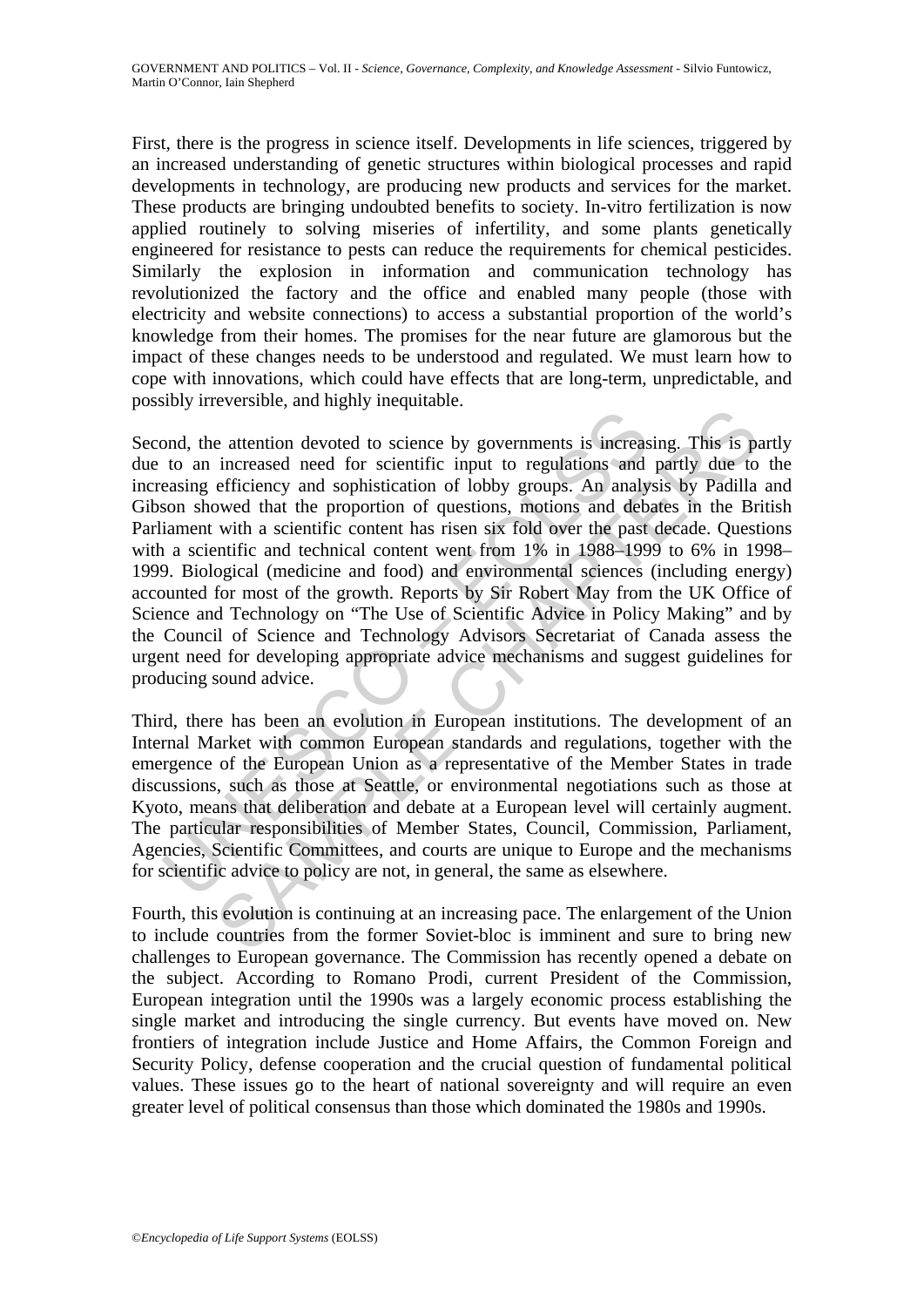Fifth, an increased understanding of the complexity of the natural world has led to a realization that scientific certainty in a number of important areas will not be achieved in the near future. Examples include the impact of soil physics and biochemistry and of particular greenhouse gases (including water vapor itself) on global climate change, the impact of pollution on human health, or the possible hazards of the release into the environment of new bio-chemical species, such as Xeno-oestrogens or genetically modified organisms. Where such risks are involved, some sort of "precautionary principle" needs to be explicitly invoked rather than implicitly assumed in the practice of research or regulation. Assessment of risks in a quantitative, technical style needs to be complemented by attention to the contextual aspects of the complex systems in which hazards arise.

is is essential for the proper functioning of science and govern<br>doxically more vulnerable in a literate, sophisticated society whe<br>sess the quality of performance of their institutions. The strengt<br>decision-making system sential for the proper functioning of science and governance alike, and<br>ly more vulnerable in a literate, sophisticated society where citizens are<br>equality of performance of their institutions. The strength and acceptable<br> A deep and widespread lack of trust has characterized recent debates on policy issues. Trust is essential for the proper functioning of science and governance alike, and is paradoxically more vulnerable in a literate, sophisticated society where citizens are able to assess the quality of performance of their institutions. The strength and acceptability of a decision-making system depends to a large extent on its ability to show that it can be fair and transparent and takes into account all the legitimate interests and opinions. There is a general agreement that the failed trade preparatory meeting of the WTO in Seattle highlighted a growing influence of citizens' groups on global policies. If science can be located within an interactive, reflexive and recursive process of governance, then public trust in science and confidence in the policy-making process can be restored and maintained.

#### **3. Scientific Challenges**

Although fundamental curiosity-driven research is at the core of the total research enterprise, any society establishes overarching goals for research. These can be expressed in various ways but in this report we will consider four as dominant preoccupations of the world's powers-that-be:

developing a sound economy; protecting health; maintaining integrity of an increasingly vulnerable natural environment providing security against external threats;

These correspond approximately to the objectives stated by the United States House Committee in 1998. But it is worth noting that the same themes could probably be retained, with very different meanings, for subsistence societies in (say) South Asia or Madagascar. Interestingly, the importance given to the environment is relatively recent. The study by V. Bush that shaped United States post-war science policy had only three goals-economy, health and defense.

In this paper we will consider only issues relating to health and the environment.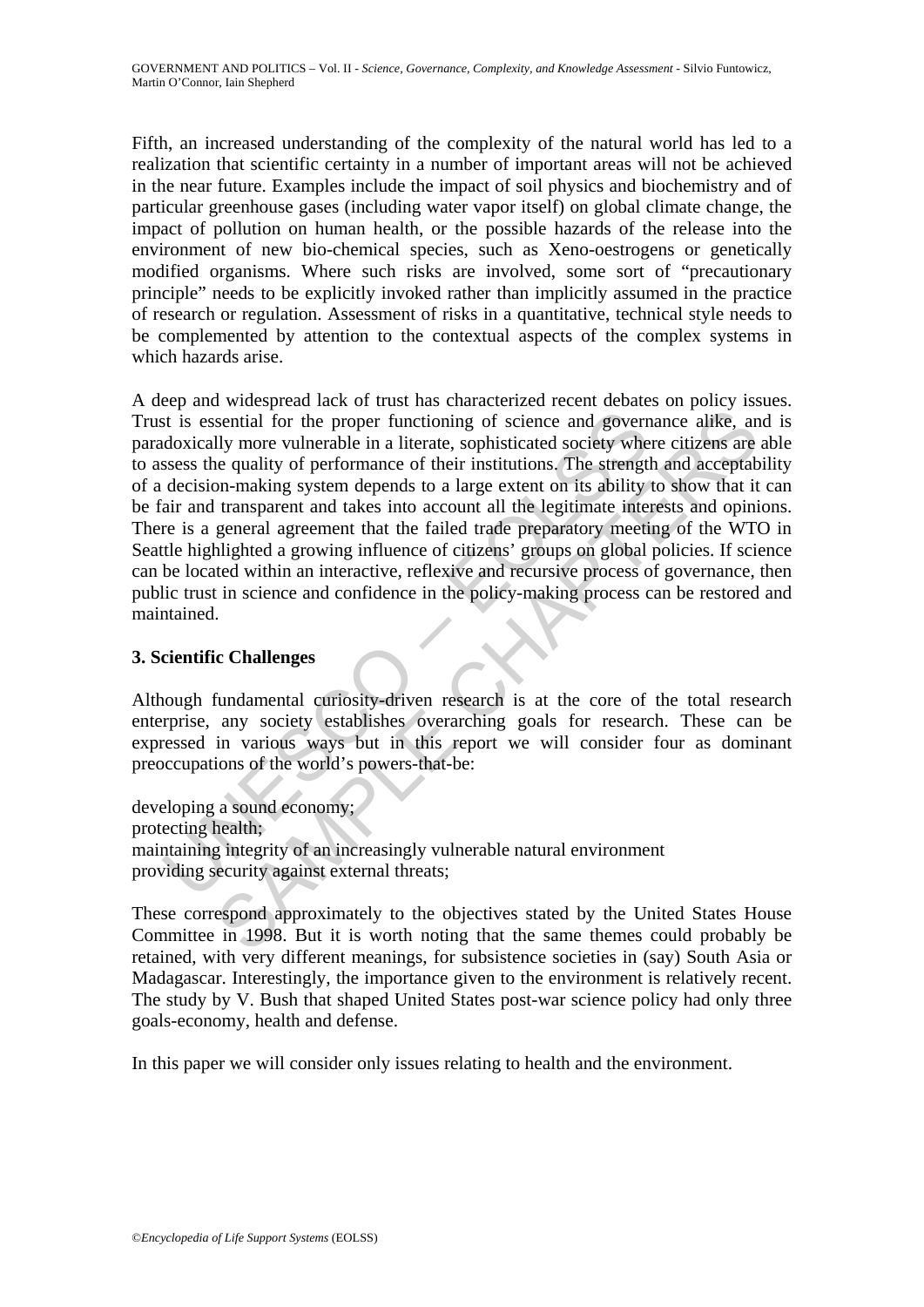## **3.1 Health**

Developments in science, particularly genetics, are likely to have a huge influence on health policy. A report by the Public Health Genetics Unit of the UK Cabinet Office, says that the Government must consider urgently "all possible options for the future funding of health services" in the light of new technology. Dr Ron Zimmern, head of the unit, predicts that gene science will become an "inseparable component" of health care with wide-ranging financial, social and ethical implications. Screening programs to identify people susceptible to diseases such as breast cancer, Alzheimer's and schizophrenia, through DNA tests, and pre-emptive treatment targeting 'vulnerable' groups are among the sweeping changes, which could become reality.

Treaty of Amsterdam) stipulates that a high level of human heal<br>assured in the definition and implementation of all Communities. The Treaty also deals with Consumer Protection: "To prom<br>sumers and to ensure a high level of of Amsterdam) stipulates that a high level of human health protection in the definition and implementation of all Community policies the Treaty also deals with Consumer Protection: "To promote the interests and to ensure a The Treaty establishing the European Community (the consolidated one as amended by the Treaty of Amsterdam) stipulates that a high level of human health protection must be assured in the definition and implementation of all Community policies and activities. The Treaty also deals with Consumer Protection: "To promote the interests of consumers and to ensure a high level of consumer protection, the Community shall contribute to protecting the health, safety and economic interests of consumers, as well as to promoting their right to information, education and to organize themselves in order to safeguard their interests."

This is a logical consequence of the Internal Market. Once free transit of goods across borders within the European Union was established it became inevitable that these matters would have to be considered at a Community level. Thus human health has to be taken account of in issues such as vehicle emission limits, contamination in food or drinking water quality regulation of GMOs, and medicines.

- - -

> TO ACCESS ALL THE **28 PAGES** OF THIS CHAPTER, Visit: http://www.eolss.net/Eolss-sampleAllChapter.aspx

#### **Bibliography**

AFFSA (1999a). *Avis relatif au projet d'arrêté modifiant l'arrêté du 28 octobre 1998 établissant des mesures particulières applicables à certains produits d'origine bovine expédiée du Royaume-Uni.* (Opinion related to the draft Decree amending the Decree of 28 October 1998 establishing specific measures applicable to certain products of bovine origin exported from the United Kingdom.) [The French Food Safety Agency's first opinion as to whether British beef was safe to eat.]

AFFSA (1999b) *Avis en réponse a la saisine du 23 novembre 1999 relative aux conditions dans lesquelles pourrait être autorisée l'importation par la France de viandes et denrées provenant de bovins élevés et abattus au Royaume-Uni.* (Opinion in answer the proposal of November 23, 1999 relating to the conditions under which could be authorized the importation by France of beef and bovine products from cattle breaded and slaughtered in the United Kingdom.) [The French Food Safety Agency's opinion on the safety of British beef, following additional precautionary measures taken by British government.]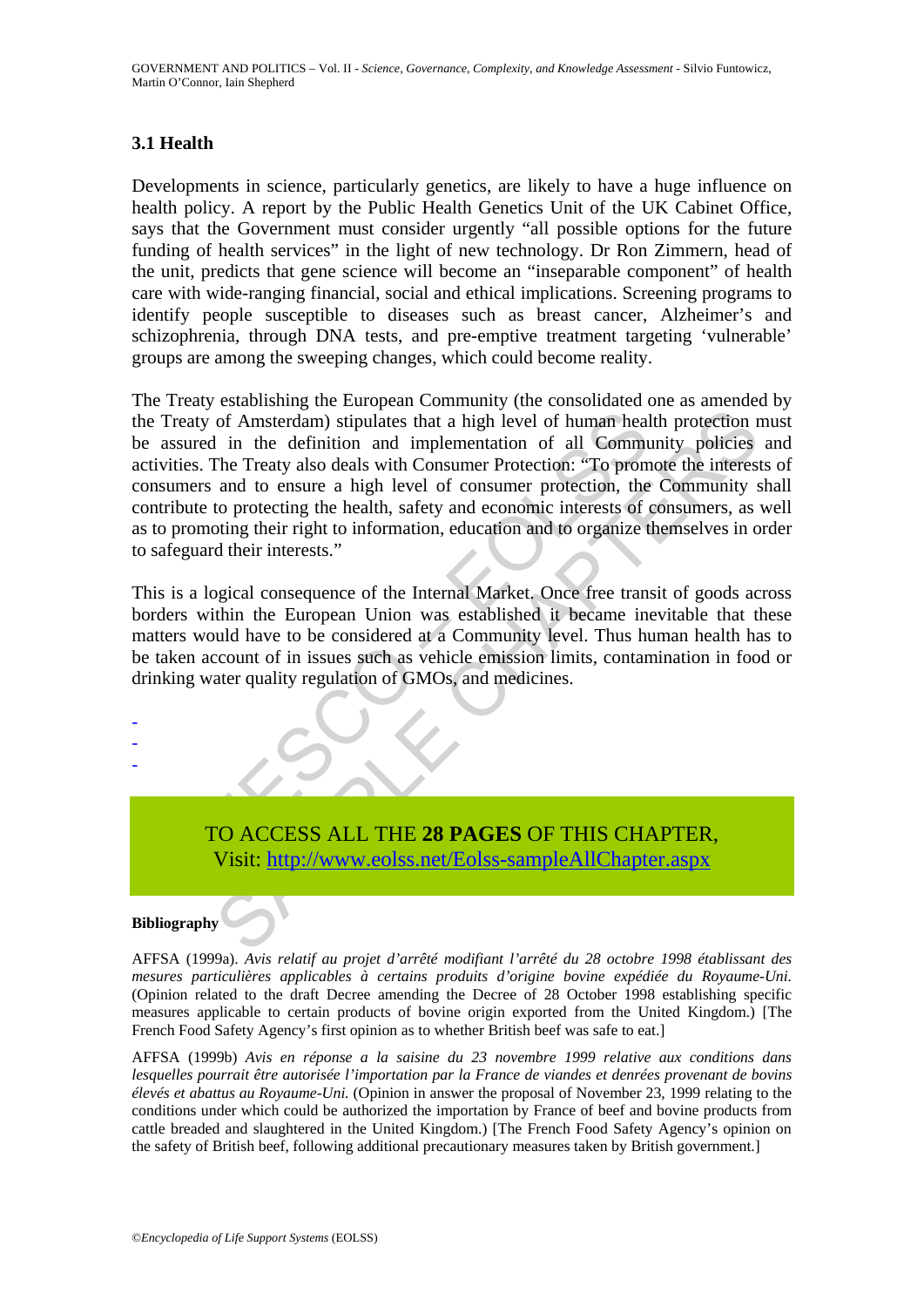Ames B. N. and Gold L. S. (1997). Environmental pollution, pesticides, and the prevention of cancer: misconceptions. *FASEB Journal,* July 21. Modified from testimony (3/6/97) for the U.S. Senate Hearing on Environmental Risk Factors for Cancer. [Article pointing out the difficulty of extrapolating animal tests for determining whether a substance is carcinogenic to humans.]

Anderson et al. (1996). Transmission dynamics and epidemiology of BSE in British Cattle. *Nature* **382**, 29 August. [A comprehensive analysis of the bovine spongiform encephalopothy (BSE) epidemic in cattle in Great Britain assesses past, present and future patterns in the incidence of infection and disease and allows a critical appraisal of different culling policies for eradication of the disease.]

Arnold S. F. et al. (1996) Synergistic activation of estrogen receptor with combinations of environmental chemicals. *Science* **272**(5267). [A discredited article claiming that two pesticides, which had little effect individually as endocrine disruptors, were up to 1600 times as potent in combination.]

Bush V. (1945). *Science: The Endless Frontier*. Washington: United States Government Printing Office. [Classic study that shaped United States post-war science policy.]

Council of Science and Technology Advisors Secretariat (1999). *Science Advice for Government Effectiveness.* Canada, May. [This Canadian report provides guidance on how to ensure that government decisions are informed by sound science advice.]

Cushing D. (1995). *Population Production and Regulation in the Sea: A Fisheries Perspective.* Cambridge: Cambridge University Press. ISBN 0 521 38457.5. [Comprehensive discussions of environmental and human factors affecting fish stock levels.]

European Commission (1993). *5th Environmental Action Program 1993-2000.* (OJ C 138, 17 May). [Sets longer term objectives for the European Union's environment and focuses on a global approach.]

European Commission (1999a). *Europe's Environment: What directions for the future? The Global assessment of the European Community Program of Policy and Action in relation to the environment and sustainability, "Towards Sustainability".* COM (99) 543/6. [Assessment of how well environmental objectives have been met.]

ncel of Science and Technology Advisors Secretariat (1999). Science Advisors Science and Technology Advisors Secretariat (1999). *Science Advisors* are informed by sound science advice.]<br>
ing D. (1995). *Population Product* Science and Technology Advisors Secretariat (1999). *Science Advice for Govern*<br>Canada, May. [This Canadian report provides guidance on how to ensure that govern<br>informed by sound science advice.]<br>(1995). *Population Prod* European Commission (1999b). Health and Consumer Protection Directorate General. Opinion of the scientific steering committee On the scientific grounds of the Advice of 30 September of the French food safety agency (the Agence Française de Sécurité Sanitaire des aliments, AFSSA), to the French government on the draft decree amending the decree of 28 October 1998 establishing specific measures applicable to certain Products of bovine origin exported from the United Kingdom. Adopted at its meeting of 28–29 October 1999 (edited following a written procedure (30.10–15.11.99) and re-edited at the SSC meeting of 9-10 December 1999) . [Assesses the risk of eating British beef compared to beef from other EU countries.]

European Commission (2000a). *Towards a European Research Area.* COM 6. January 20. [Initiative aiming to integrate the research efforts of the EU Member States.]

European Commission, (2000b). *On the Precautionary Principle.* COM 1. [Description of the legal status of the precautionary principle and guidelines as to how it will be applied.]

European Environment Agency, (1999) *Environmental Assessment Report.* ISBN 92-9157-202-0. [Global and comprehensive assessment of the state of the European environment.]

Eurostat (1997). *A Statistical Eye on Europe 1986–1996.* [Global summary of statistical indicators for Europe.]

Funtowicz S. and Ravetz J. (1990) *Uncertainty and Quality in Science for Policy.* Kluwer Academic Publishers. ISBN 0-7923-0799-2. [Classic account of a search for methods to integrate uncertainty and quality into scientific input to policy.]

Funtowicz S. and Ravetz J. (1993) Science for the post-normal age. *Futures* 25(7):735–755. [Introduction to post-normal science, a methodology for policy-related research.]

Gibbons M. (1999). Impacts: science's new social contract with society*. Nature*, **402**(C81). [Proposing a new contract to ensure that scientific knowledge is "socially robust," and that its production is seen by society to be both transparent and participative.]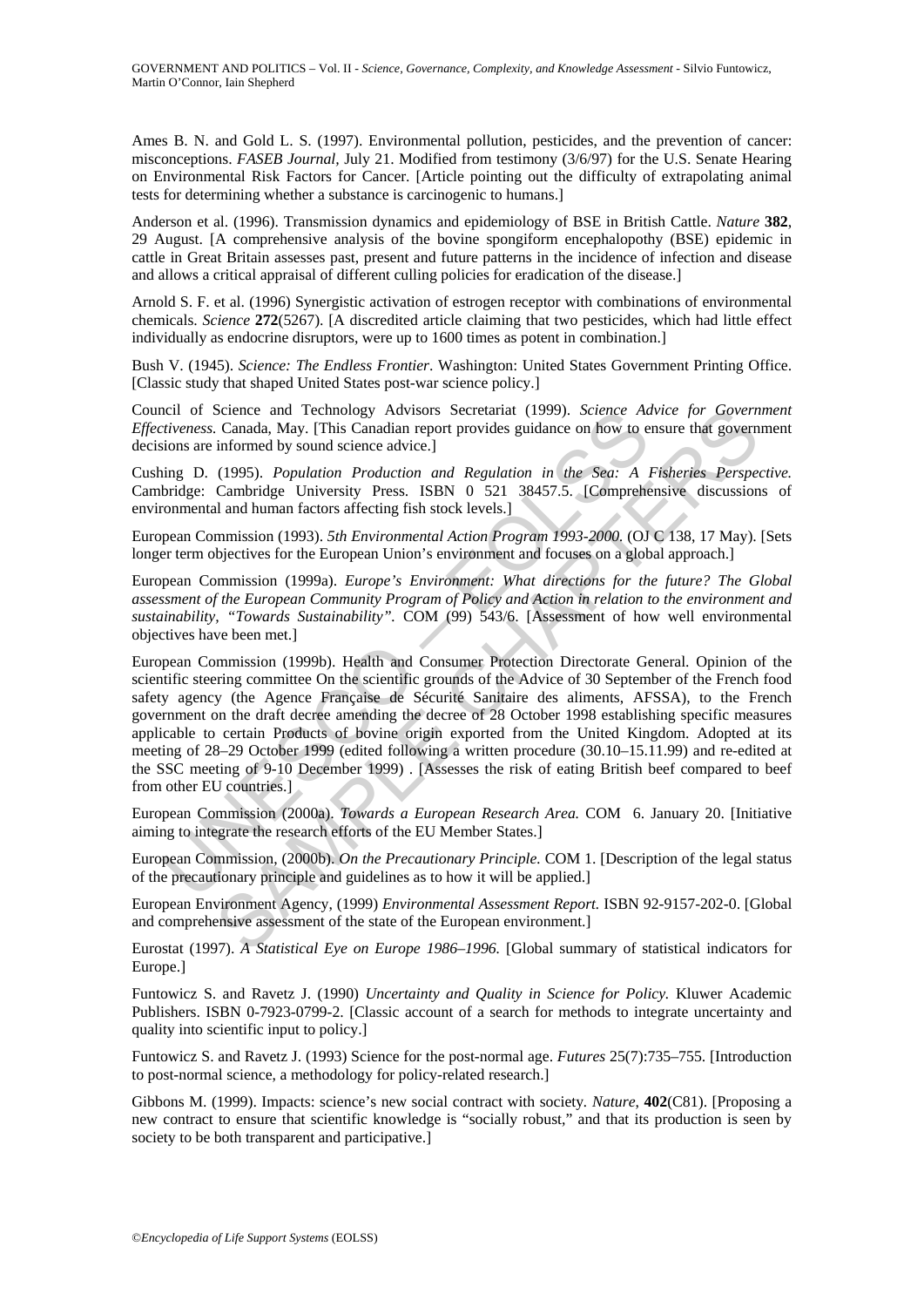Gough M. and Milloy. S. (2000) The case for public access to federally funded research data. *Policy Analysis*, No. 366. Cato Institute, 2 February. [Supporting the Shelby Amendment, the article argues that public review of data and methodology is crucial for both good science and good public policy.]

House Committee on Science (1998). *Unlocking Our Future. Toward a New National Science Policy A Report to Congress.* [Outlines a framework for an updated national science policy that can serve as a policy guide to the Committee, Congress and the Nation.]

Intergovernmental Panel on Climate Change. (1995). IPCC Second Assessment. [The authoritative assessment on whether the climate is changing and the impact of greenhouse gases on climate.]

Jasanoff J. (1990). *The Fifth Branch.* Harvard University Press. ISBN 0-674-30062-9. [A study of how scientific decisions are made using case studies from Environmental Protection Agency and Food and Drugs Administration.]

Jasanoff S. (1998). The eye of everyman: witnessing DNA in the Simpson trial. *Social Studies of Science.* **28**(5–6), 713-740. [Important paper on how ordinary citizens are able to assess sophisticated technical information.]

Kuhn T. S. (1970). *The Structure of Scientific Revolutions*. Chicago: University of Chicago Press. [Classic account of how scientists working within a paradigm are engaged in normal science and how the paradigm changes. Uses examples such as Copernicus, Newton, Einstein.]

May R. (1997). *The Use of Scientific Advice in Policy Making.* UK Office of Science and Technology: Department of Trade and Industry. [The UK guidelines as to how scientific advice should be applied for policy support.]

OECD (1998). *World Energy Outlook.* ISBN 9264-16185-6. [Statistics and projections for energy consumption.]

Padila A. and Gibson I. (2000). Science moves to center stage. *Nature*, **403:** 357–359. [An analysis as to how the number of science-related issues raised in the British House of Commons has changed over the past decade.]

Pascal G. (2000) Le risque pour l'homme est comparable dans l'ensemble des pays de l'Union européenne. *Le Monde*, 5 January. [Article from the French President of EU Scientific Committee expressing an opinion that differs from prevailing French view.]

Perrow C. (1984). *Normal Accidents: Living with High-Risk Technologies*. New York: Basic Books. [Classic account of risks associated with complex technological systems.]

mation.]<br>
1. T. S. (1970). The *Structure of Scientific Revolutions*. Chicago: Univers<br>
sisic account of how scientists working within a paradigm are engaged in normatigm<br>
charges. Uses examples such as Copernicus, Newton (1970). The Structure of Scientific Revolutions. Chicago: University of Chicago tunt of how scientists working within a paradigm are engaged in normal science and homes. Uses examples such as Copernicus, Newton, Einstein. Prodi R. (2000). Shaping the New Europe. Strasbourg, European Parliament, 15 February. [Speech in which President announces forthcoming White Paper on governance proposing a new division of labour between the Commission, the other institutions, the Member States and civil society. A new, more democratic form of partnership between the different levels of governance in Europe.]

Prusiner S. (1995). The prion diseases. *Scientific American*, January. [Nobel prizewinner describes how he came to the conclusion that infectious agents causing certain degenerative disorders of the central nervous system in animals and, more rarely, in humans might consist of protein and nothing else.]

*Risk Newsletter* (1987). **7**(3). [Interesting article, published in the newsletter of the Society of Risk Analysis, justifying the need to maintain a plural definition of risk.]

Royal Society (1999). *Nuclear Energy: The Future Climate.* ISBN 0 85403 526 5. [Analysis of how UK energy policy must be framed to meet the challenge of global warming. Suggests that the nuclear option must be kept open.]

Schön D. A. (1983). *The Reflective Practitioner*. New York: Basic Books. [Classic analysis of a new style of accountable technical specialists.

Smith M. (1999). Politicians keep final say on food safety. *Financial Times*, 14 December. [Newspaper article quoting David Byrne, the EU Commissioner for Health and Consumer Protection who believes that agencies should assess risk but decisions must be taken by politicians.]

Stirling A. (1999). *Interim report on precautionary and science-based approaches to risk assessment and environmental appraisal.* Prepared under the ESTO network for the EC Forward Studies Unit. [Study on